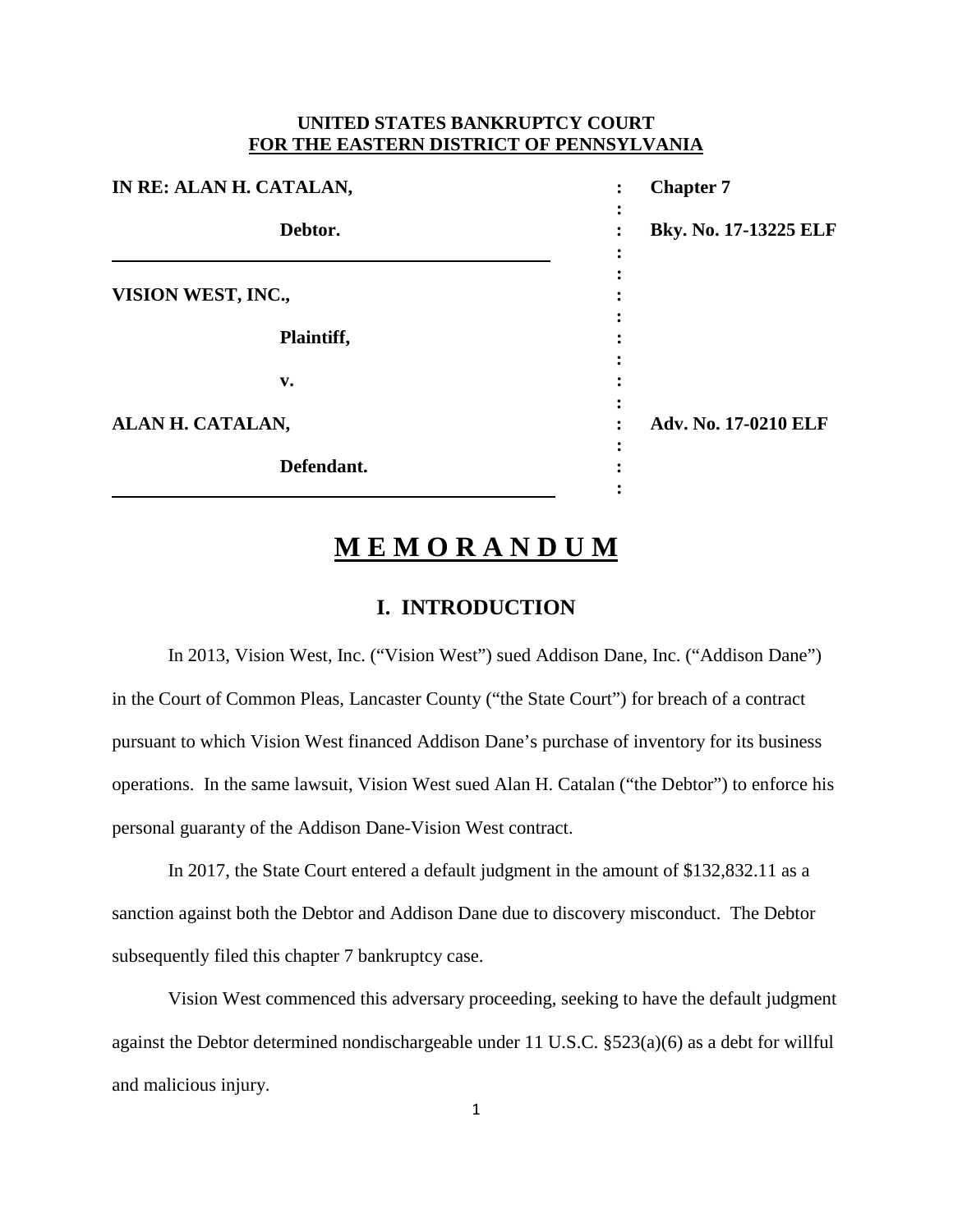Presently before the court is Vision West's motion for summary judgment. The Debtor is currently pro se and has not participated in the proceeding since his former counsel withdrew his appearance (with the court's consent) in January 2018, prior to the filing of the Vision West's summary judgment motion.

Vision West's motion establishes that there are no undisputed facts. In light of those facts, I conclude that the Debtor and Vision West each is entitled to partial summary judgment.

Most of the subject debt arises from a simple breach of contract and is therefore dischargeable. However, Vision West has shown that the portion of the debt attributable to attorney's fees incurred in seeking the Debtor's discovery compliance is "for willful and malicious injury ... to [Vision West's] property." See 11 U.S.C.  $\S$ 523(a)(6). Therefore, I will enter an order determining that \$17,365.00 is nondischargeable and that the balance of the  $$132,832.11$  $$132,832.11$  $$132,832.11$  debt is dischargeable.<sup>1</sup>

# **II. PROCEDURAL HISTORY**

The Debtor filed this voluntary chapter 7 bankruptcy case on May 4, 2017. On July 31, 2017, Vision West filed this adversary complaint seeking a determination that the debt is nondischargeable pursuant to 11 U.S.C. §523(a)(6).

<span id="page-1-0"></span>In resolving a motion for summary judgment, a court may grant judgment in favor of the nonmoving party if the undisputed facts demonstrate that the party is entitled to judgment as a matter of law. See, e.g., Hammersmith v. TIG Ins. Co., 480 F.3d 220, 248 n.20 (3d Cir. 2007); Prusky v. Reliastar Life Ins. Co., 2005 WL 226148, at \*4 (E.D. Pa. Jan. 26, 2005); In re Styer, 477 B.R. 584, 589 (Bankr. E.D. Pa. 2012); see also Duchesneau v. Cornell Univ., 2011 WL 5902216, at \*6 n.9 (E.D. Pa. Nov. 23, 2011) (in its discretion, a court may choose to reach the merits of a summary judgment motion, even if the motion is unopposed); Adefila v. Select Specialty Hosp., 28 F. Supp. 3d 517, 526 (M.D.N.C. 2014) (courts have an obligation to review an unopposed dispositive motion on the merits).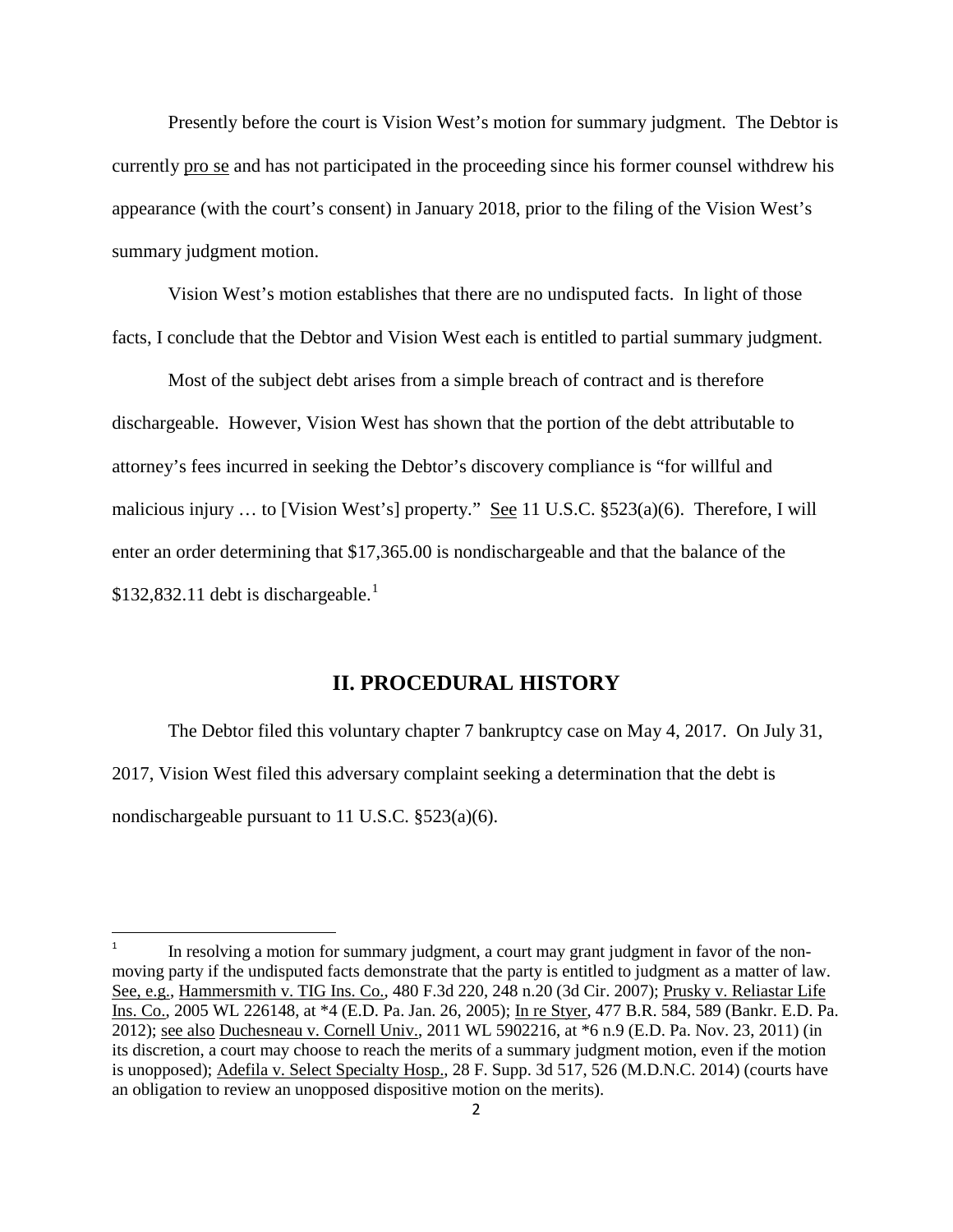The Debtor filed an answer to the complaint on September 8, 2017. The parties' attempt at mediation failed. Thereafter, the Debtor's attorney was granted leave to withdraw as counsel on January 17, [2](#page-2-0)018. $^2$ 

One month later, on February 16, 2018, Vision West filed a motion for summary judgment ("the Motion"), which I denied for Vision West's failure to follow rules of court pertaining to notice and service. (Doc. # 32). On April 26, 2018, Vision West renewed its Motion. (Doc. #s 34, 35, 37).

After Vision West certified that the Debtor had not responded to the Motion, I ordered Vision West to file a supplemental memorandum of law addressing:

- whether the entry of a judgment on an otherwise dischargeable debt as a litigation sanction transforms the dischargeable debt into a nondischargeable debt under 11 U.S.C. § 523(a)(6).
- whether the underlying contract between the Plaintiff and the Debtor included an attorney's fee-shifting provision.

Vision West timely filed a supplemental brief on June 19, 2018, addressing the first issue

and advising the court that the underlying contract contained a fee-shifting provision.

("Plaintiff's Supp. Memo," Doc. # 44). Therefore, the Motion is ready for decision. [3](#page-2-1)

<span id="page-2-0"></span><sup>&</sup>lt;sup>2</sup> In the motion to withdraw, the Debtor's former counsel asserted that the attorney-client relationship was irretrievably broken. Former counsel represented, inter alia, that the Debtor failed to appear for the scheduled mediation and had not responded to multiple e-mails, letters and phone calls.

<span id="page-2-1"></span><sup>3</sup> As stated in Part I, in an uncontested motion, I am entering judgment for Vision West in part. Doing so without further notice and hearing does not prejudice Vision West.

In this case, Vision West had the unopposed ability to build whatever record it wanted in order to "put its best foot forward." Leyva v. On the Beach, Inc., 171 F.3d 717, 720 (1st Cir. 1999) (quoting Jardines Bacata, Ltd. v. Diaz–Marquez, 878 F.2d 1555, 1561 (1st Cir. 1989)). Every fact that Vision West introduced was an undisputed fact. There are no obvious gaps in Vision West's presentation of its case – it appears to have marshaled the best evidence for its position. As explained later in this **(fn. cont.)**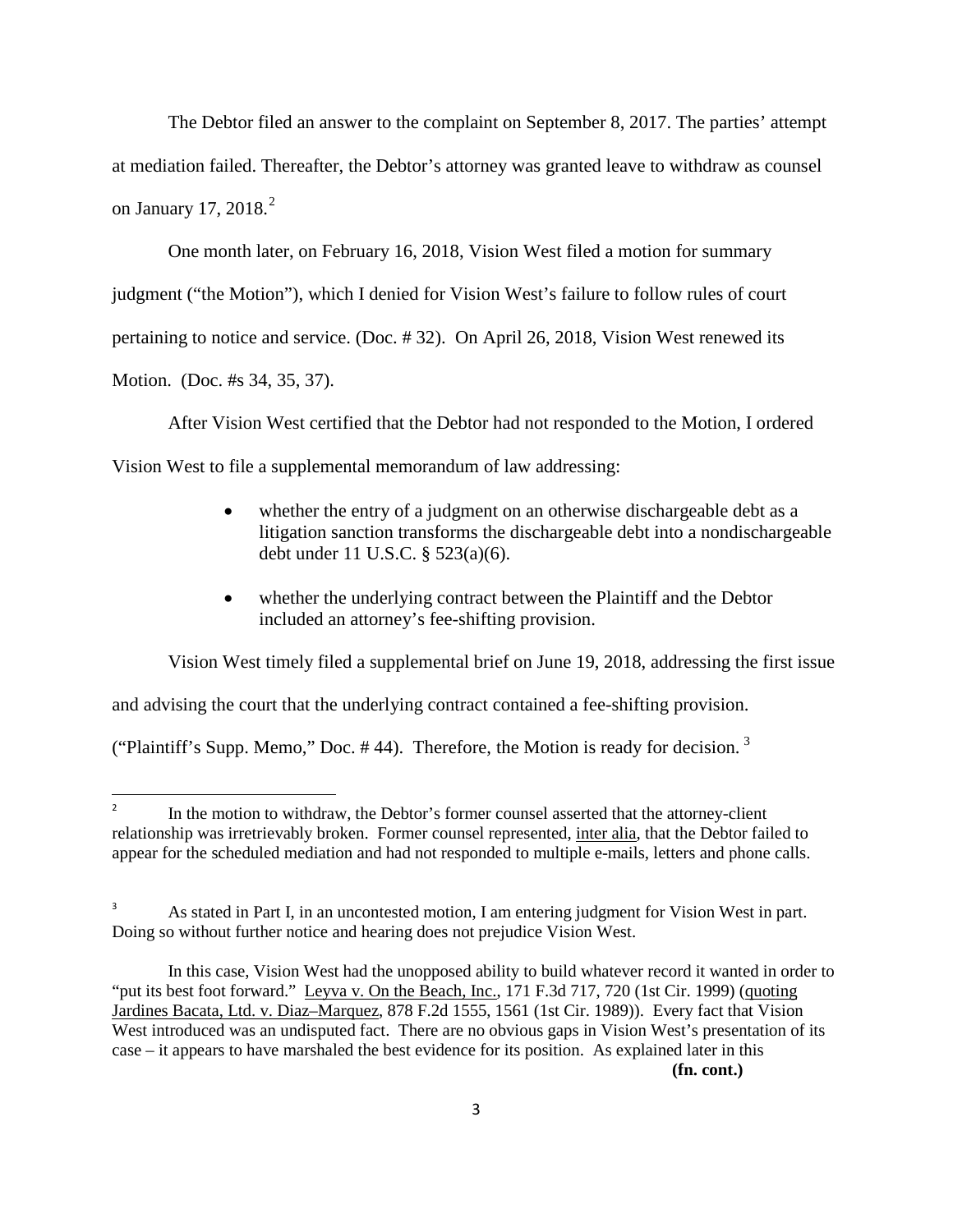# **III. SUMMARY JUDGMENT STANDARD**

I have previously discussed the legal standard employed in deciding a motion for

summary judgment, including the proper application of the burden of proof:

[S]ummary judgment must be granted to a moving party when, drawing all reasonable inferences in favor of the nonmoving party, there is no genuine issue as to any material fact and the moving party is entitled to judgment as a matter of law. Summary judgment is appropriate if there are no disputed issues of material fact and the undisputed facts would require a directed verdict in favor of the movant.

On a motion for summary judgment, the court's role is not to weigh the evidence, but to determine whether there is a disputed, material fact for resolution at trial. A genuine issue of material fact is one in which sufficient evidence exists that would permit a reasonable fact finder to return a verdict for the non-moving party. However, if it appears that the evidence is so one-sided that one party must prevail as a matter of law, the court shall enter judgment accordingly in that party's favor.

Proper resolution of a motion for summary judgment also requires consideration of the parties' respective burdens.

If the moving party bears the burden of proof, the movant must support its motion with credible evidence that would entitle it to a directed verdict if not controverted at trial. Evidence must establish all the essential elements of its case on which it bears the burden of proof at trial, [such that] no reasonable jury could find for the non-moving party. If the movant (with the burden of proof at trial) meets this initial burden, the responding party may not rest on the pleadings, but must designate specific factual averments through the use of affidavits or other permissible evidentiary material which demonstrate a genuine issue of material fact to be resolved at trial.

In re Universal Mktg., Inc., 541 B.R. 259, 279–80 (Bankr. E.D. Pa. 2015) (citations and

quotations omitted).

#### **(fn. cont.)**

l

Memorandum, the summary judgment record Vision West generated has reduced the decisive issue to one of pure law: the nature of its sanctions judgment that was entered pursuant to Pa. R. Civ. P. 4019. I have already provided Vision West the opportunity to address that issue in its supplemental brief.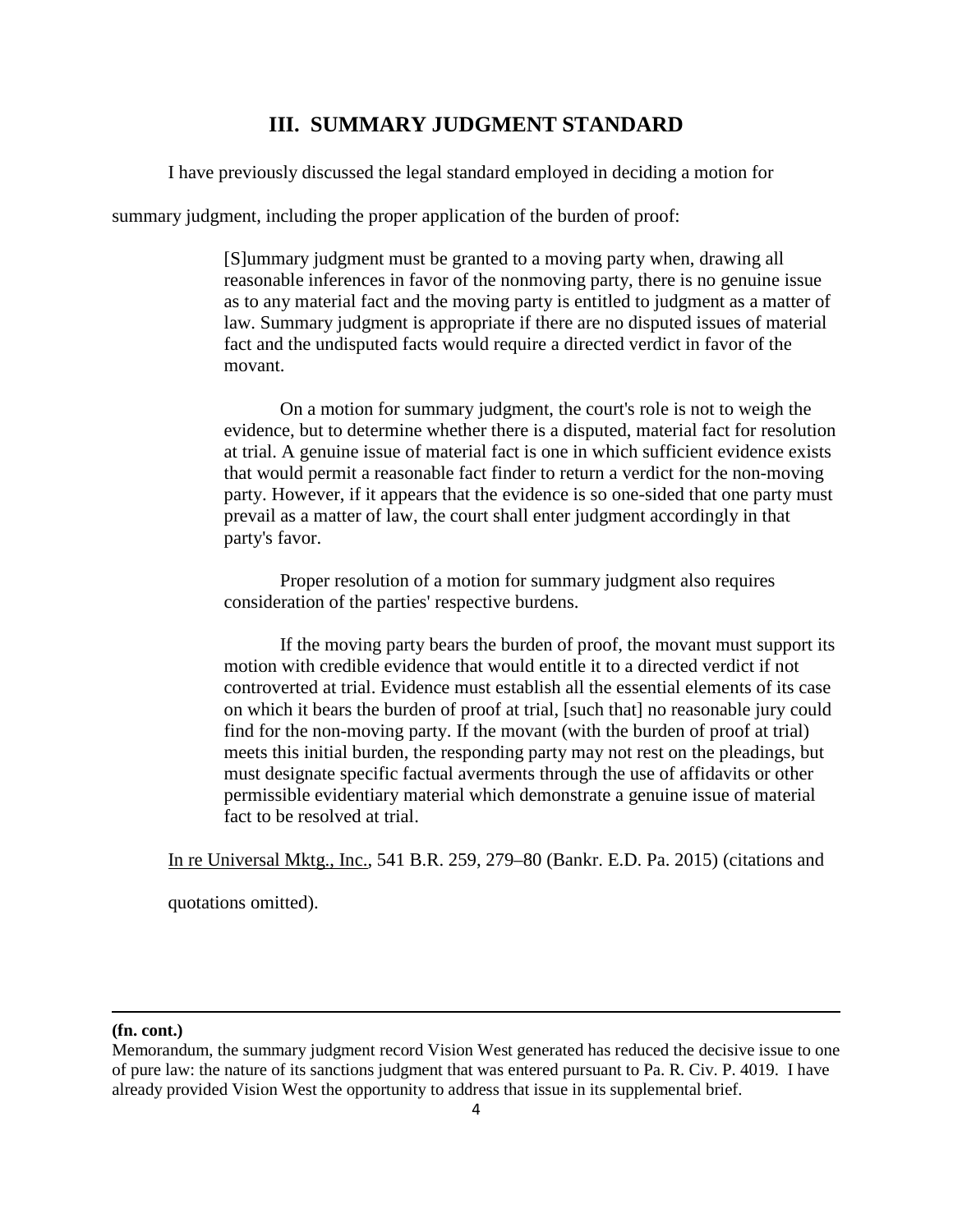## **IV. UNDISPUTED FACTS**

The material undisputed facts in this proceeding are:<sup>[4](#page-4-0)</sup>

- 1. After October 2012, Addison Dane was a corporation wholly owned by the Debtor. (Compl. ¶ 6).
- 2. Addison Dane sold eyeglasses under the name "World Spectacles." (Compl. ¶ 7).
- 3. From August 2012 to March 2013, Vision West paid the invoices for Addison Dane's purchase of inventory, with Addison Dane contractually obligated to repay Vision West. (Compl. ¶¶ 7-9).
- 4. Addison Dane and Vision West's credit relationship was guaranteed by the Debtor and Heather Estrada ("Estrada"). (Id.).
- 5. In July 2013, Vision West commenced an action in the State Court against Addison Dane, the Debtor, and Estrada (the "State Court Defendants") seeking to recover \$79,620.08 that Vision West claimed was due and owing on the credit that Vision West extended to Addison Dane. (Aff. ¶4).
- 6. The State Court Defendants defended against the State Court complaint by contending that the \$79,620.08 represented an amount that Addison Dane directly paid to the vendors rather than money owed to Vision West. (Compl. ¶14).
- 7. At a pre-trial conference held on April 1, 2015, the State Court directed the parties to exchange information pertaining to the claimed debt. (Aff. ¶11).

<span id="page-4-0"></span> <sup>4</sup> I draw these facts from three (3) main sources. First, the adversary complaint provided information, which is not technically necessary to resolve this motion, but is useful as background. Second, Vision West attached to the Motion the Affidavit of Vision West's Counsel Thomas Reilly ("the Affidavit" or "Aff."). (Doc. #35). The information contained in the Affidavit would have been admissible at trial, so it is properly part of the undisputed factual record. Third, I took judicial notice of the docket, motions, and orders of the State Court proceeding in Vision West Inc. v. Alan Catalan, No. CI-13-07048 ("the CP Docket").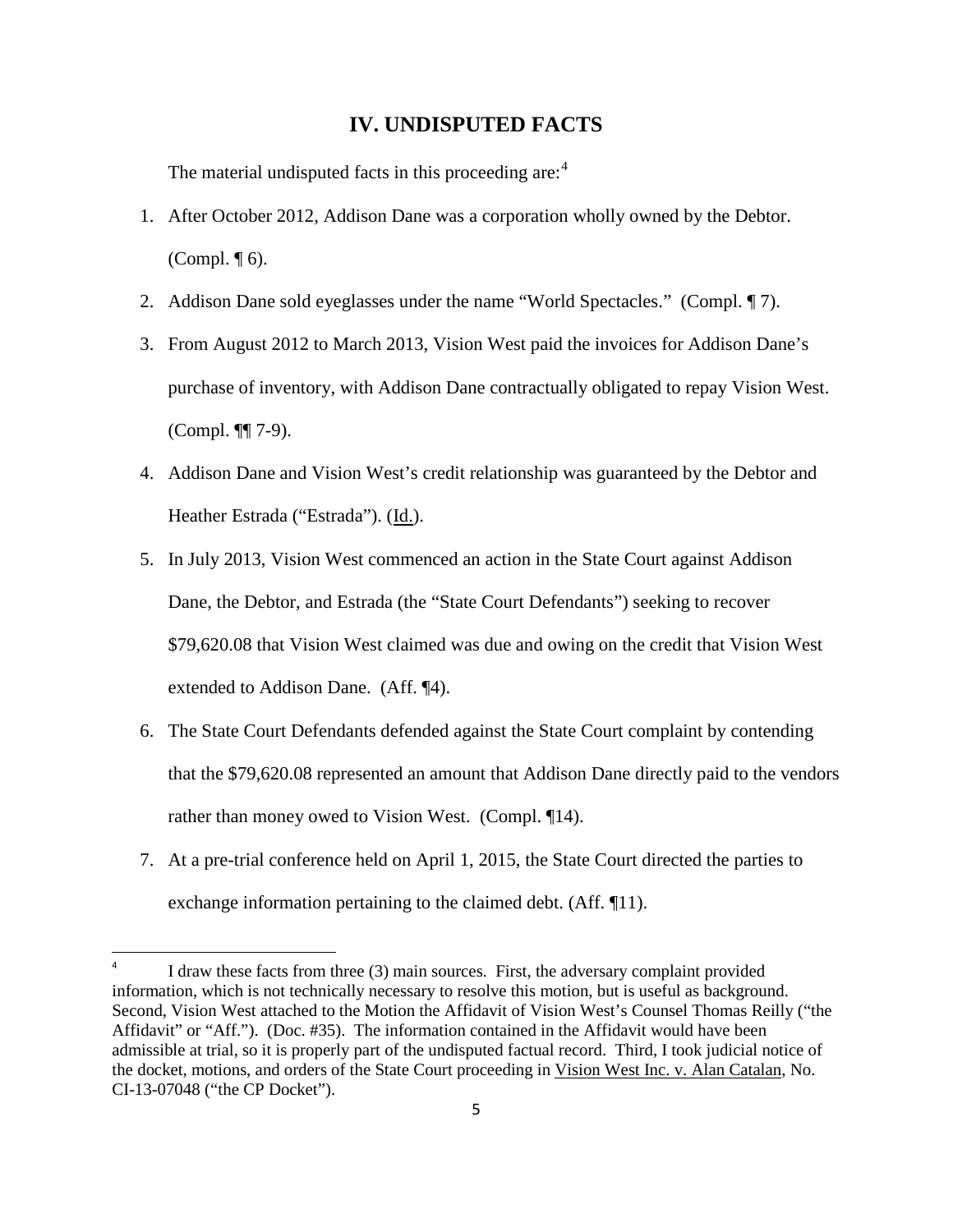- 8. Vision West complied with the court's directive but the State Court Defendants did not produce any documents. (Aff. ¶¶ 11-12).
- 9. On February 29, 2016, the State Court entered an order directing the State Court Defendants to provide complete answers to the Vision West's Interrogatories and to produce all responsive documents within ten (10) days of the order. (Aff. ¶19).
- 10. On March 15, 2016, the court granted the State Court Defendants' counsel's motion to withdraw as counsel. (Aff. ¶20).
- 11. As of June 2016, neither Addison Dane, the Debtor, nor Estrada provided documents as required by the February 29, 2016 Order. (Aff. ¶21).
- 12. On July 16, 2016, Vision West filed a motion to sanction the State Court Defendants for failing both to comply with the February 29, 2016 Order and properly respond to the discovery previously served. (Aff. ¶22).
- 13. At the Debtor's request, the hearing on the motion for sanctions, originally scheduled for September 26, 2016, was postponed to October 4, 2016. (Aff. ¶32).
- 14. The hearing was postponed again to November 21, 2016 due, in large part, to the correspondence between the Debtor and Vision West's counsel in which the Debtor asserted that he could produce a document showing the payments Addison Dane allegedly made to its vendors. The court then rescheduled the hearing to January 20, 2017. (Aff. ¶¶ 36-37).
- 15. The Debtor appeared at the January 20, 2017 hearing and represented to the State Court that the amount of \$79,620.08 (which was the amount sought by Vision West) was paid to Vision West by cashier's check and that the Debtor was engaged in efforts to obtain a copy of the check and would produce it. (Aff. ¶42).

6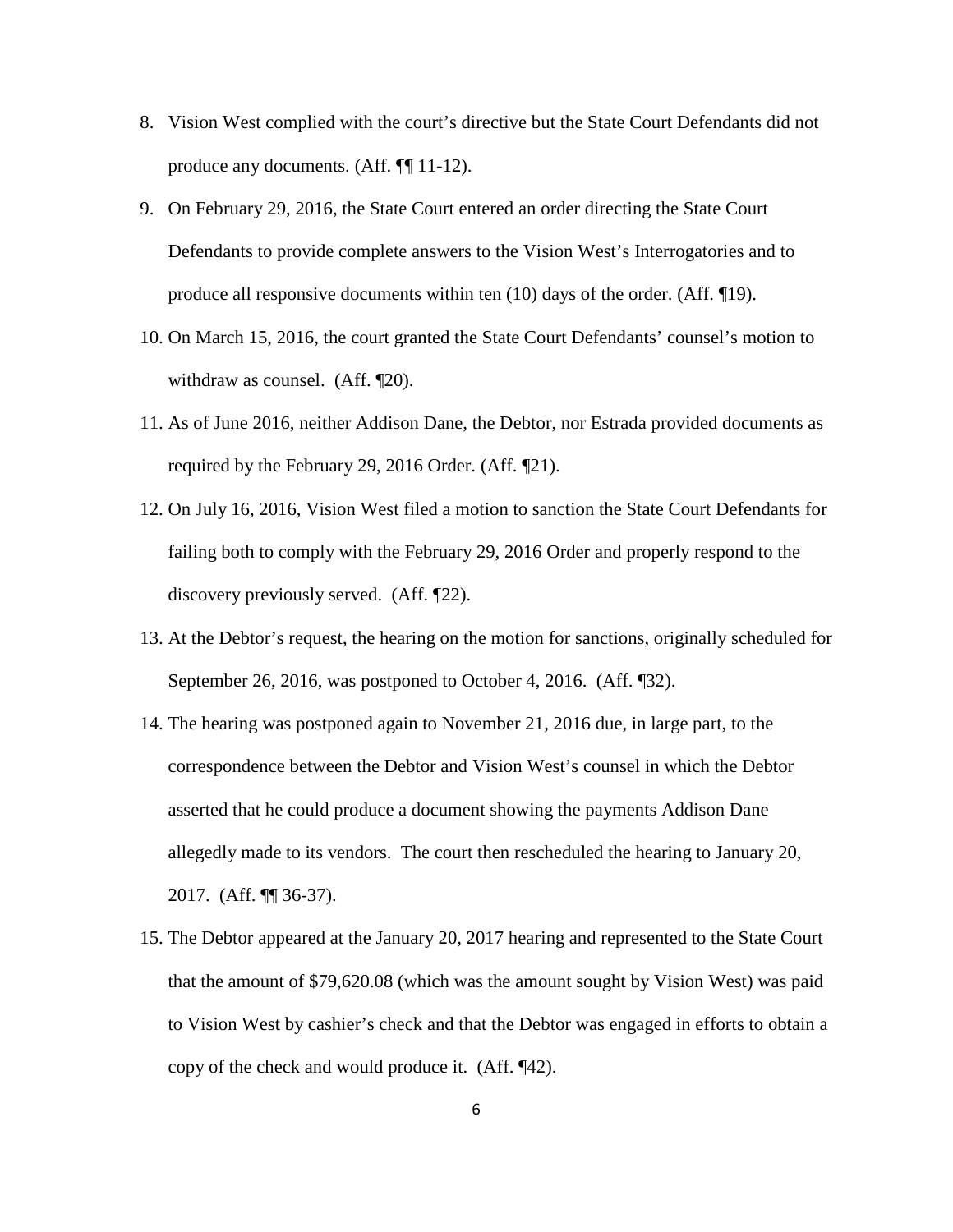- 16. By order dated January 23, 2017, the State Court directed the Debtor to produce the cashier's check within fifteen (15) days of the date of the order or suffer sanctions, including the entry of a default judgment or a finding of contempt.  $(Aff. \P43)$ .<sup>[5](#page-6-0)</sup>
- 17. On February 24, 2017, Vision West filed a motion for sanctions against the Debtor for failing to produce the cashier's check. This motion sought the entry of a judgment for \$132,832.11: the \$79,620.08 due, \$27,867.03 in other damages plus \$25,345.00 in attorney's fees. (Aff.  $\P$ 47 & Ex. K thereto).<sup>[6](#page-6-1)</sup>
- 18. On April 25, 2017, the State Court entered judgment in the amount of \$132,832.11 against the Debtor as a sanction for his failure to comply with the order of January 23, 201[7](#page-6-2).  $(Aff. \P48).$ <sup>7</sup>
- 19. Nothing in the record suggests that, in entering its judgment, the State Court imposed any monetary sanction against the Debtor in excess of the attorney's fees requested by Vision West pursuant to the fee-shifting provision in its contract with Addison Dane.

<span id="page-6-0"></span><sup>5</sup> This is confirmed by the C.P. Docket.

<span id="page-6-1"></span>The State Court motion of sanctions did not explain the basis for the additional amount added to the original \$79,620.08 claim. From the context, I infer that it represented pre-judgment interest.

<span id="page-6-2"></span><sup>&</sup>lt;sup>7</sup> The Affidavit indicates that this order entering judgment was attached as an exhibit. It was not. My finding that this fact is undisputed is based upon the content of the C.P. Docket.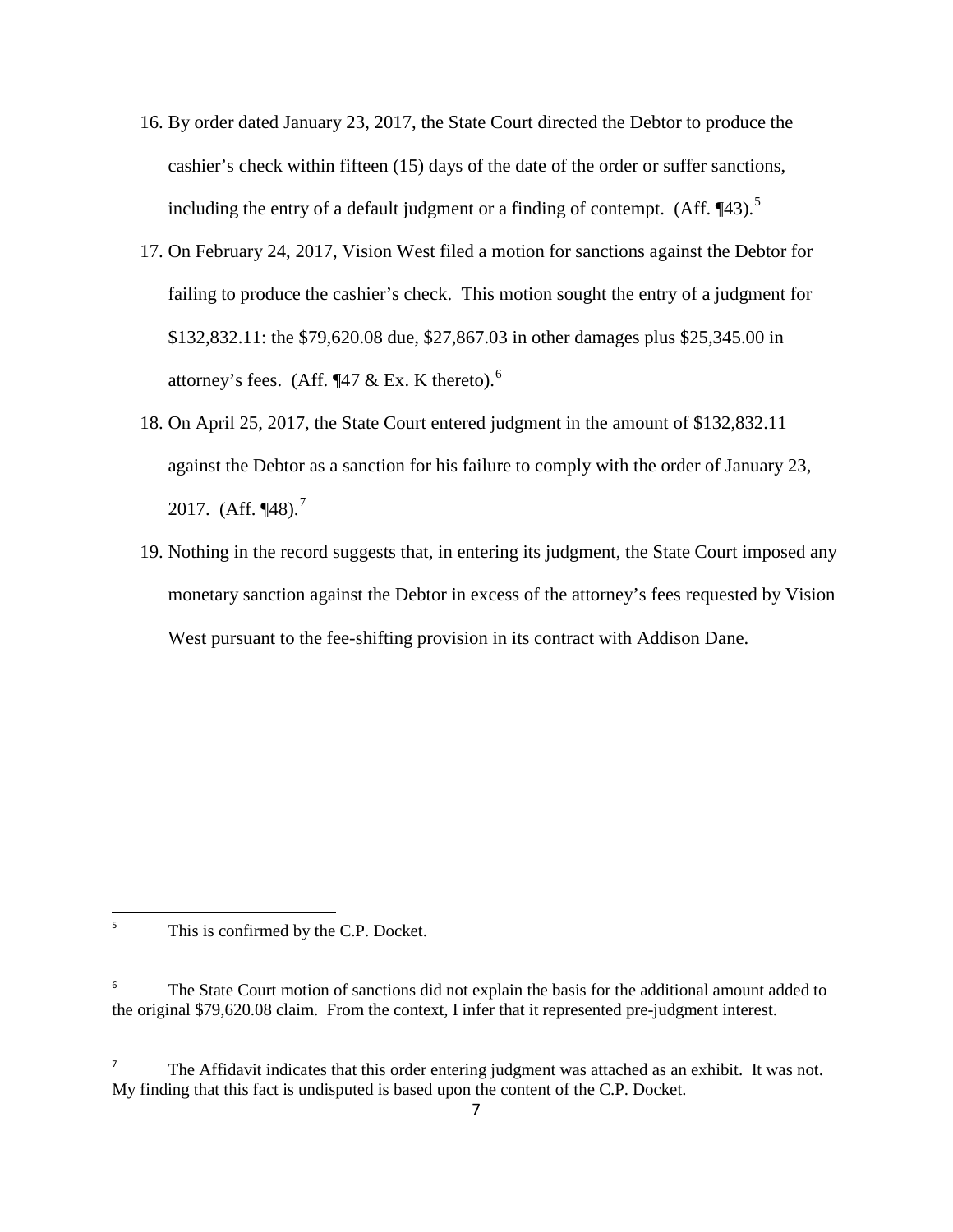#### **V. DISCUSSION**

## **A. 11 U.S.C. §523(a)(6): Legal Standards**

**1.**

A creditor objecting to the dischargeability of a debt bears the burden of proof. In re Cohn, 54 F.3d 1108, 1114 (3d Cir. Pa. 1995). A creditor must show, by a preponderance of the evidence, all essential elements demonstrating that a claim is nondischargeable. Grogan v. Garner, 498 U.S. 279, 291 (1991).

Debts incurred for "willful and malicious injury by the debtor to another entity or to the property of another entity" are nondischargeable. 11 U.S.C. §523(a)(6). Willful injury means "deliberate or intentional injury, not [just] a deliberate or intentional act that leads to injury." In re Coley, 433 B.R. 476, 497 (Bankr. E.D. Pa. 2010) (citing Kawaauhau v. Geiger, 523 U.S. 57 (1998)). Malice is defined differently for  $\S 523(a)(6)$  purposes than in most other contexts. Malice, for nondischargeability purposes, does not require subjective ill will. In re Wooten, 423 B.R. 108, 130 (Bankr. E.D. Va. 2010) (citations omitted); In re Vidal, 2012 WL 3907847, at \*28 (Bankr. E.D. Pa. Sept. 7, 2012). It only requires wrongful conduct which is without just cause or excuse. 4 Collier on Bankruptcy ¶ 523.12 [2] (Alan N. Resnick, Henry J. Sommer eds., 16th ed. 2018).

A debt arising out of a standard contract breach – even an intentional breach – is not willfully and maliciously incurred within the meaning of 11 U.S.C.  $\S 523(a)(6)$ . See, e.g., Lockerby v. Sierra, 535 F.3d 1038, 1040 (9th Cir. 2008) ("an intentional breach of contract cannot give rise to non-dischargeability under §523(a)(6) unless it is accompanied by conduct that constitutes a tort under state law"); see also Paige v. Lerner Master Fund, LLC, 584 B.R. 502, 509 (M.D. Pa. 2018); In re Kamps, 575 B.R. 62, 84 & n.13 (Bankr. E.D. Pa. 2017).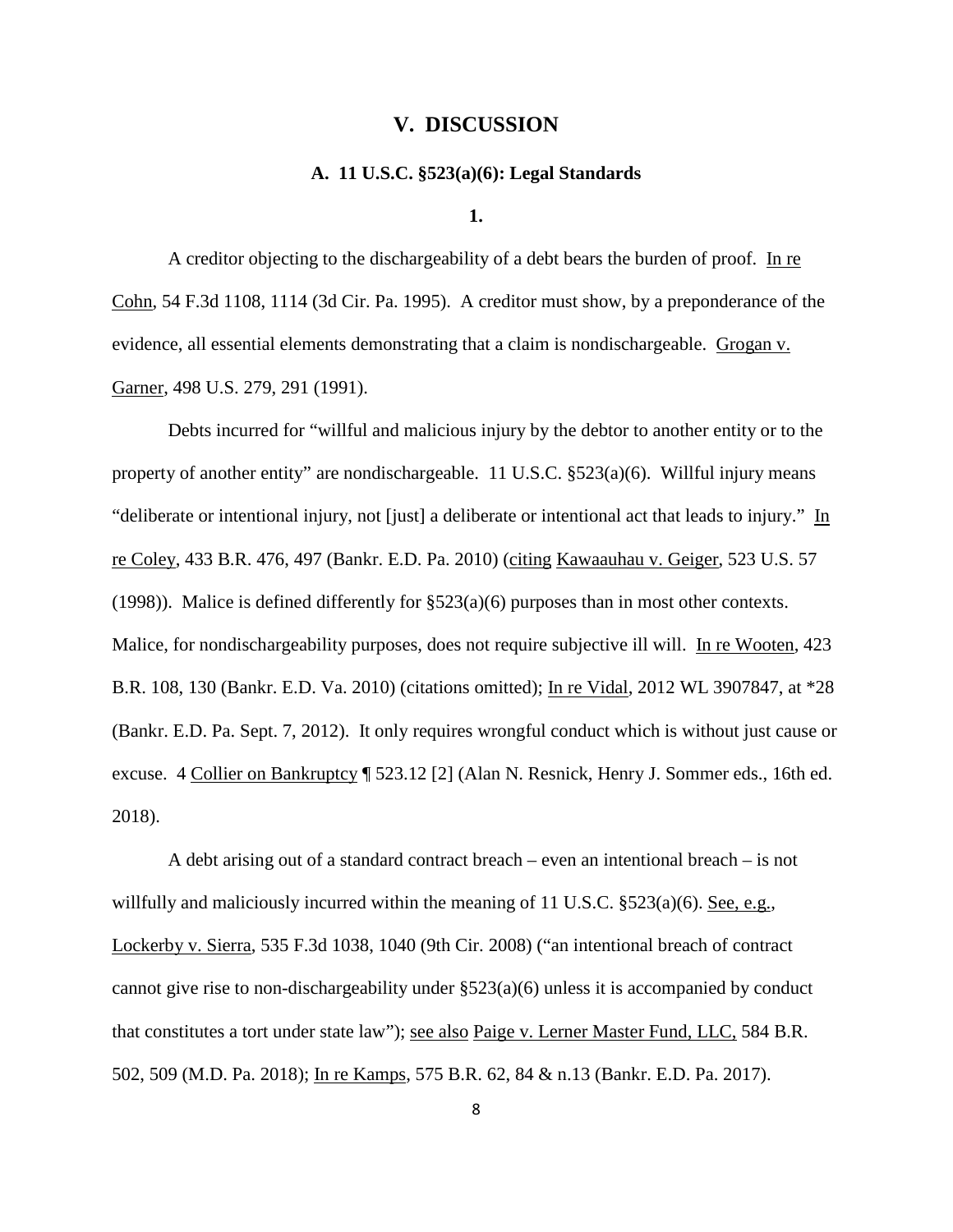In some cases, the nature of a debt may change form over time. For example, a plaintiff may sue a defendant on a fraud theory; if the parties later reach a compromise, the defendant's obligation under the settlement is no longer grounded in tort, but is based on contract.

For nondischargeability purposes in bankruptcy cases, however, the technical form of a debt does not determine whether it is dischargeable or nondischargeable. The Supreme Court has held that dispute resolution mechanisms that alter the form of a debt for other purposes do not change the character of the debt for dischargeability purposes. See Archer v. Warner, 538 U.S. 314, 320 (2003). Rather, the bankruptcy court must make the "fullest possible inquiry" into the underlying nature of the original debt. Id. at 321. The court must look "into the true nature of the debt" to find out if it "aris[es] out of conduct specified in" a discharge exemption, regardless of the current form of the debt. Brown v. Felsen, 442 U.S. 127, 138 (1979).

The Supreme Court applied this principle to look past the form of a stipulated judgment in Brown and a settlement agreement in Archer. The discussion in those cases makes clear that the "true nature" inquiry must be used on all debts, regardless of their current form.

#### **B. Framing the Issue Presented**

Vision West contends that the State Court's order entering judgment against the Debtor as a sanction for his discovery misconduct created a debt for willful and malicious injury that is nondischargeable pursuant to §523(a)(6). Vision West does not rely on a novation theory, the likes of which failed in Archer and Brown. It concedes that the sanction order cannot "convert the character of the underlying debt," but instead argues that the State Court order "created a

**2.**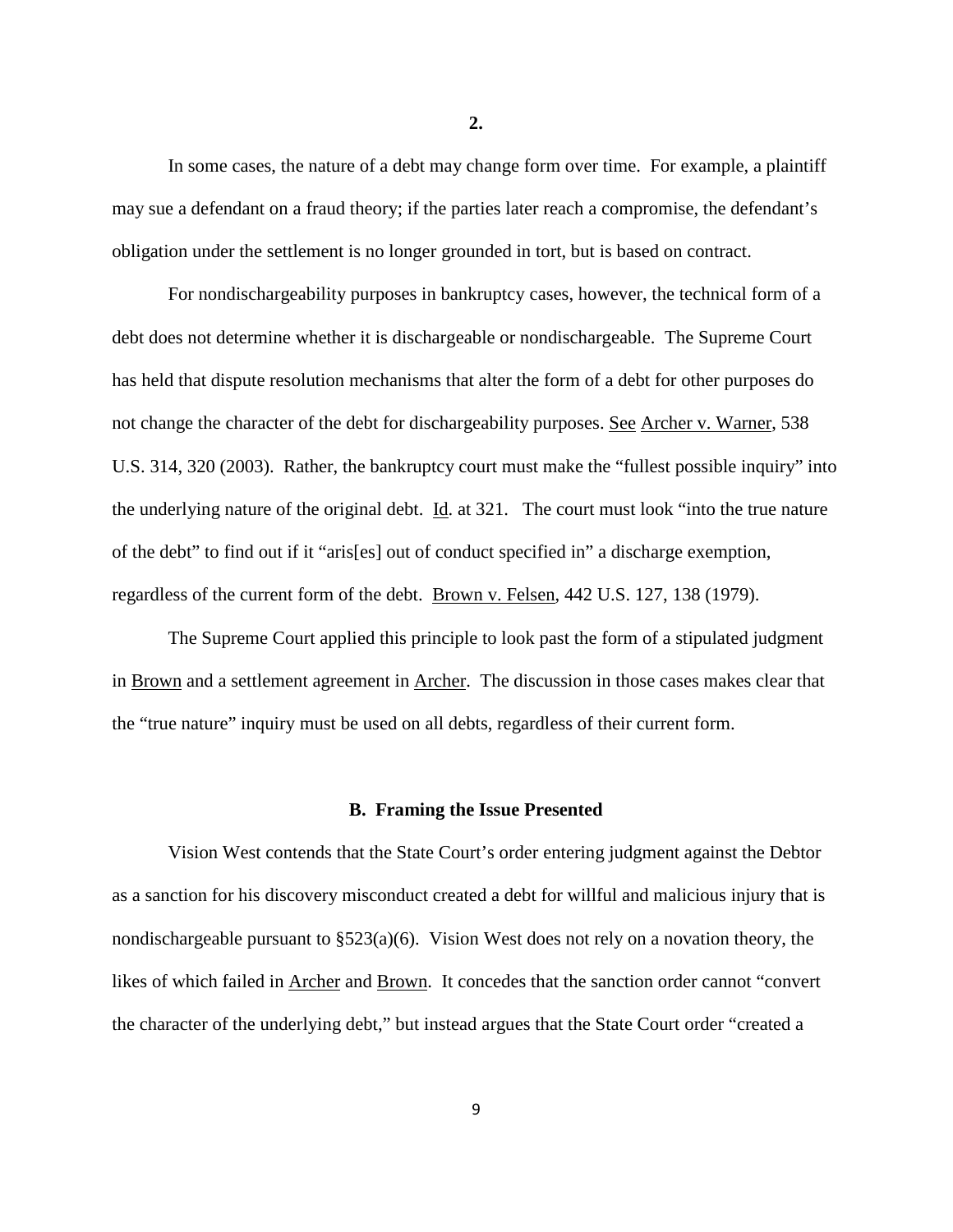nondischargeable debt essentially measured by the amount of the underlying claim." (Plaintiff's Supp. Memo. at 2).

The issue then boils down to a simple question: what did Vision West get when its motion for sanctions was granted by the State Court? If it obtained nothing more than a default judgment on its breach of contract claim, then that underlying debt retained its character as dischargeable debt for a simple breach of contract. However, if the sanctions order created a distinct, sanction-based debt, then that debt may be nondischargeable if Vision West can show that the debt was derived from a willful and malicious injury.

# **C. The Nature of the Debt Created by the Sanction Granting Vision West a Default Judgment**

## **1.**

Vision West obtained a judgment against the Debtor by bringing a motion for sanctions under Pa. R. Civ. P. 4019. This Rule permits a court to issue orders for discovery misconduct, such as failure to answer interrogatories or produce documents in response to a formal discovery request. Pa. R.C.P.  $4019(a)(1)(i)$ , (vii). The Rule includes a menu of remedies if a Rule  $4019(a)$ order is not obeyed. In order of severity, the sanctioning court may:

- Designate facts as established, against the interest of the disobedient party;
- Prevent a disobedient party from introducing certain evidence;
- Prevent a disobedient party from supporting or opposing certain claims or defenses;
- Strike pleadings or parts of pleadings by the disobedient party;
- Impose punishment for contempt;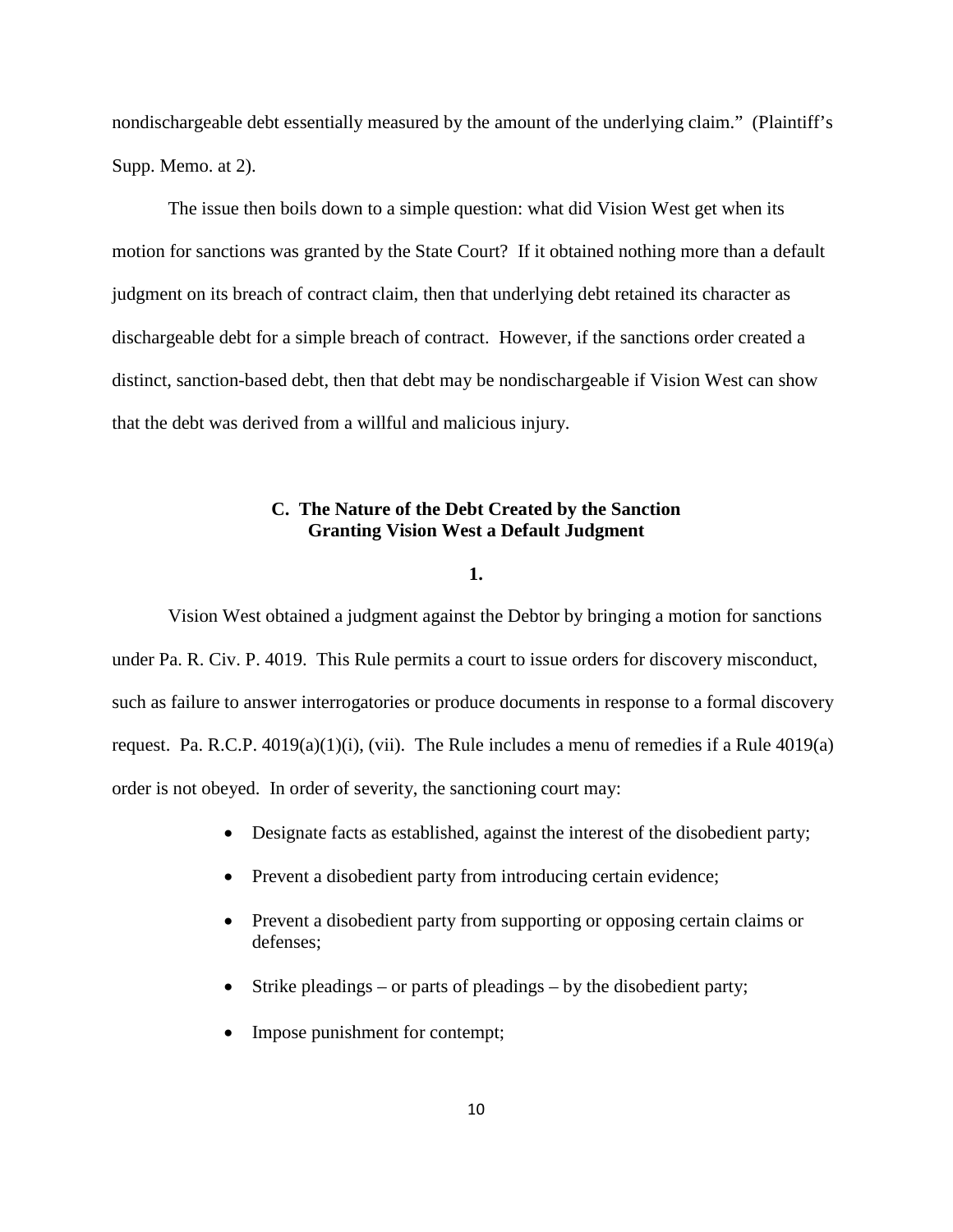• Enter a judgment of non pros or a default judgment against the disobedient party.

### Pa. R. Civ. P. 4019(c)(1)-(5).

The seriousness of the discovery misconduct guides the seriousness of the sanction, so that the punishment fits the crime. Pride Contracting, Inc. v. Biehn Const., Inc., 553 A.2d 82, 83-4 (Pa. Super. Ct. 1989). In determining whether a discovery violation warrants the severe sanction of dismissal or entry of a default judgment, a court must consider, inter alia, "the nature and severity of the violation, **the defaulting party's willfulness or bad faith**, prejudice to the opposing party, the ability to cure the prejudice, and the importance of the precluded evidence in the light of the failure to comply." 9A Goodrich Amram 2d § 4019(c):9 (Westlaw 2018) (emphasis added). Sanctioning courts "must strike a balance between the procedural need to move the case to a prompt disposition and the substantive rights of the parties." Gonzales v. Procaccio Bros. Trucking Co., 407 A.2d 1338, 1341 (Pa. Super. Ct. 1979). Aside from the contempt power – which is inherently part of every judge's sanctions toolkit – Rule 4019 sanctions cut off a disobedient party's ability to use some aspects of the normal civil court process.

If certain responses or documents have been withheld, Rule 4019 permits the court to force the disobedient party to do without them, and possibly lose the case. If the misconduct implicates an entire pleading, the disobedient party must do without, and possibly lose the case. In the most serious scenario, the misconduct is so pervasive that entry of a judgment is in order. The entry of a judgment under Rule 4019 is the most drastic remedy, because it immediately cuts off the disobedient party's right to proceed further in any aspect of the case. This most extreme sanction eliminates the party's right to engage in the case, which inevitably leads to the party's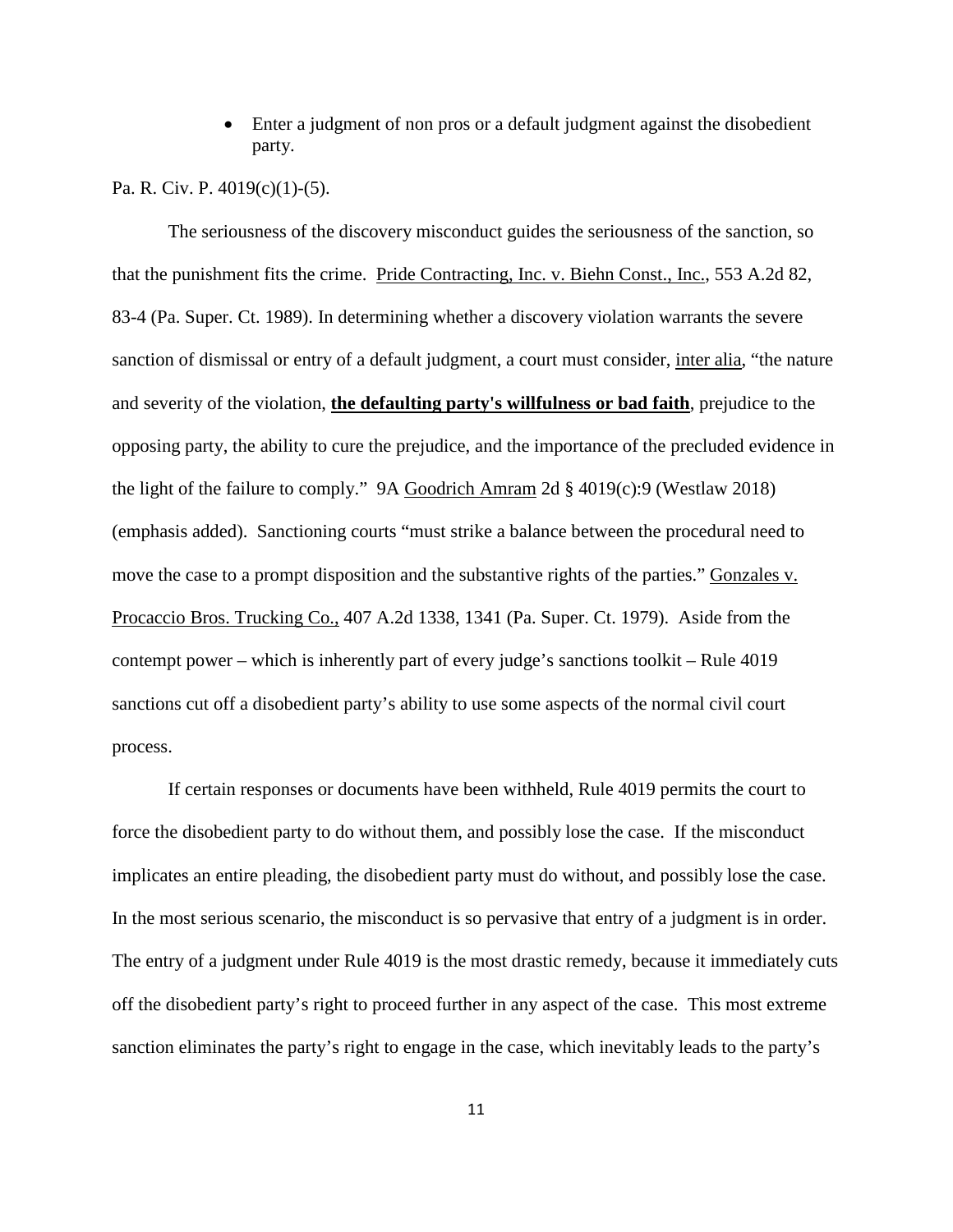losing the case exactly as if no appearance were made and no defense offered. The result is a default judgment on the underlying claim.

Sanctions judgments are treated according to the same rules as standard default judgments, and courts equate them. Fox v. Gabler, 534 Pa. 185, 189 (1993); In re Bertolotti, 470 B.R. 356, 361 (Bankr. W.D. Pa. 2012).

This discussion demonstrates that default judgments entered as a sanction are just what they claim to be: default judgments on the underlying claim, not a new debt.  $8$ 

**2.**

Debts arising from intentional violation of a court order, or from a contempt sanction, are

frequently held to be willful and malicious. See In re Williams, 337 F.3d 504, 511–13 (5th Cir.

2003); In re Nangle, 274 F.3d 481, 484 (8th Cir. 2001). Courts acknowledge that, while these

debts are not willful and malicious per se, they frequently arise in a fact scenario which involves

willful and malicious conduct. <u>See In re Musilli</u>, 379 F. App'x 494, 499 (6th Cir. 2010)

(nonprecedential).

Rule 4019 includes provisions allowing the court to shift reasonable expenses, including attorney's fees, to a disobedient party. See Pa. R. Civ. P. 4019(d), (e), (f), (g) (allowing fee-

<span id="page-11-0"></span> <sup>8</sup> There is one respect in which sanctions judgments differ from standard default judgments – to Vision West's detriment. A sanctions judgment cannot be opened by the court's equitable powers. It can only be attacked by a motion for reconsideration (if damages are not yet entered) or appeal (if damages have been entered). Livolsi v. Crosby, 344 Pa. Super. 34, 37 (1985). "The doors of equity" are closed to a sanctioned party, because that party cannot satisfy a precondition to equitable relief, i.e., having "acted fairly and without fraud or deceit as to the controversy in issue." Precision Instrument Mfg. Co. v. Auto. Maint. Mach. Co., 324 U.S. 806, 814–15 (1945). This difference weighs against Vision West's argument that the sanctions judgment was a new debt, not a judgment on the underlying substance, because "in this respect a default judgment entered pursuant to Pa. R .Civ. P. 4019(c)(3) is comparable to a judgment entered after hearing" – a determination on the underlying substance of a claim. Miller Oral Surgery, Inc. v. Dinello, 342 Pa. Super. 577, 581 (1985).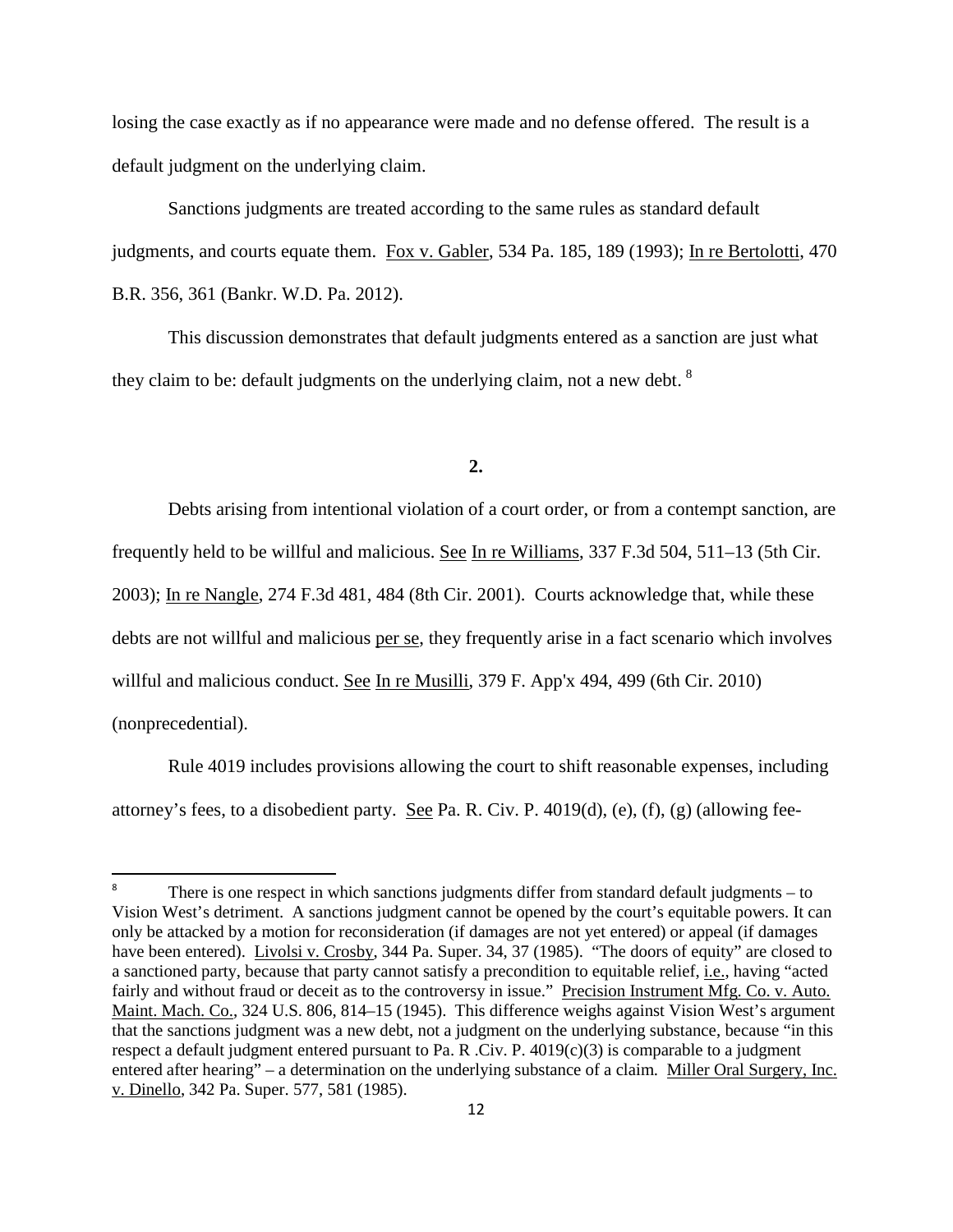shifting for different kinds of discovery misconduct). Fees shifted as a sanction under these provisions, as well as debts incurred because of a contempt sanction under Pa. R. Civ. P. 4019(c)(4), do appear to be new debts, not extensions or transformations of the underlying debt. New sanctions debts could have a character different from the primary debt and, depending on the circumstances, are potentially nondischargeable under 11 U.S.C.  $\S 523(a)(6)$ .

Pa. R. Civ. P. 4019(g) permits a shifting of "reasonable expenses, including attorney's fees, incurred in obtaining the order of compliance and the order for sanctions" to the disobedient party. A contempt sanction under Pa. R. Civ. P.  $4019(c)(4)$  can do much the same thing.

In its motions for sanctions, Vision West did not specifically seek sanctions or contempt in the form of attorney's fees, probably because it already had the contractual right to shift fees. Just as with the principal debt, this court must look past the particular form of the debt to its underlying substance, because "[w]hether contempt sanctions are nondischargeable accordingly depends not on whether they are labeled as 'contempt,' but on whether the conduct leading to them was 'willful and malicious.'" In re Suarez, 400 B.R. 732, 737 (B.A.P. 9th Cir. 2009), aff'd, 529 F. App'x 832 (9th Cir. 2013). To the extent that the fees were incurred due to the Debtor's willful and malicious conduct during the discovery process and were the kind of fees that could have been shifted to the Debtor by a Rule 4019 order (in the absence of a fee-shifting provision of the contract), the attorney's fees are nondischargeable.

**3.**

The State Court held a pre-trial conference on April 1, 2015. The State Court directed Vision West, the Debtor and the other State Court Defendants to exchange documents. The Debtor was informed of his obligation to produce documents on that date. He never produced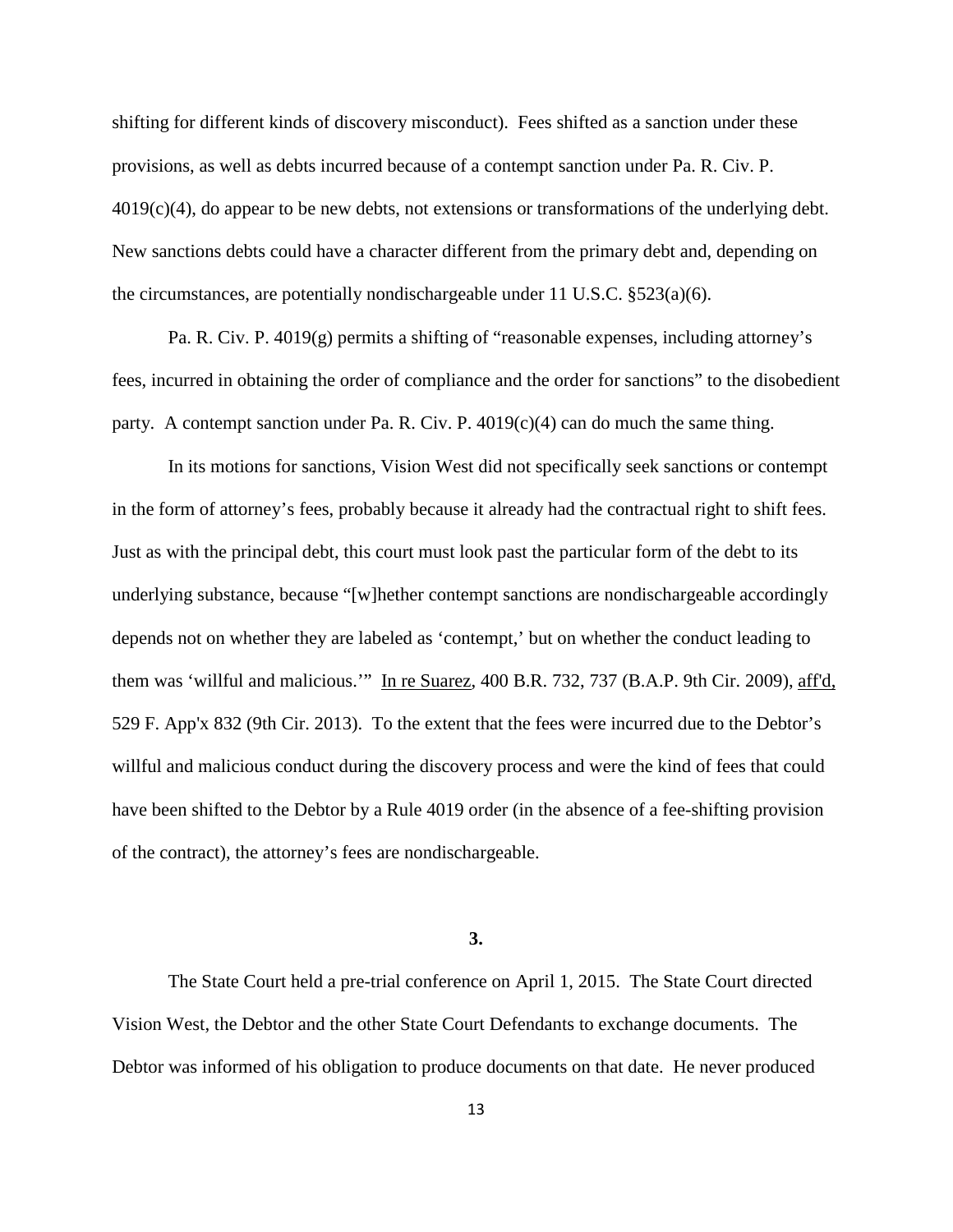the relevant documents. So the Debtor's sanctionable discovery misconduct dates from the time of the pre-trial conference.

Attorney's fees incurred before April 1, 2015 were shifted to the Debtor under a contractual fee-shifting provision and were not occasioned by willful and malicious conduct. Such fees were the usual costs of bringing a breach of contract lawsuit, and represented the normal pre-trial process. They retain the character of the principal debt and are dischargeable.

Fees incurred after that date are attributable to the Debtor's discovery misconduct, and could be shifted either under the contract or as a sanction or contempt. I conclude that these fees were incurred by the Debtor's willful conduct because he knew of his court imposed discovery obligations and did not fulfill them.

The Debtor was informed that he would have to produce the relevant documents at the September 26, 2016 sanctions hearing. See Finding of Fact Nos. 8-12. Representing that he could get the documents if given more time, the Debtor induced Vision West to agree to three (3) continuances. By the time the State Court lost patience with this misconduct, the Debtor had drawn the sanctions proceeding out to mid-February 2017 – over five (5) additional months – and still did not produce the documents or seek relief from the orders requiring production. This long process would have been unnecessary if the Debtor had either complied or refrained from representing that he was just about to comply. The Debtor's actions in lengthening the proceedings - for no identifiable just cause – had the inevitable result of running up Vision West's legal fees. Simply put, it doesn't normally cost \$25,000.00 to get a default judgment.

Vision West's evidence shows that the Debtor was under court-imposed obligations and that he knew of those obligations. Further, he had to know that failing to comply with his discovery obligations would cause harm and increase costs. Yet, he still failed to comply. The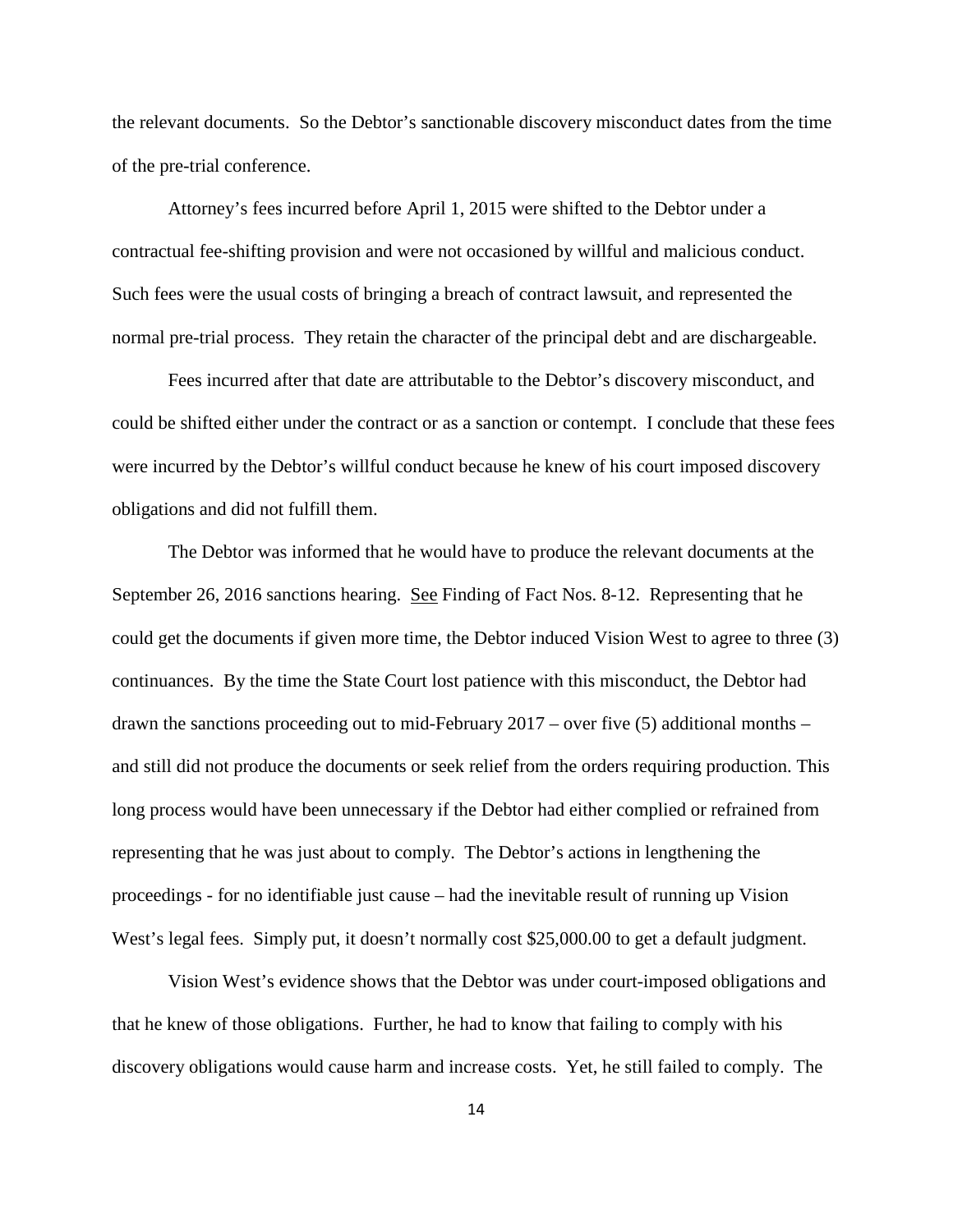only reasonable inference to be drawn from these facts is that the Debtor was acting in bad faith -- in bankruptcy nomenclature, a voluntary action taken with a substantial certainty of producing injury, see Coley, 433 B.R. at 497 (citing In re Conte, 33 F.3d 303, 307–09 (3d Cir.1994)). Further, there can be no doubt that the Debtor's actions were malicious within the meaning of 11 U.S.C. §523(a)(6) in that they were without just cause or excuse, and wrongful.

In short, the attorney's fees Vision West incurred after the April 1, 2015 State Court pre-trial conference constituted a debt for a willful and malicious injury caused by the Debtor.<sup>[9](#page-14-0)</sup>

#### **4.**

Vision West attached its counsel's billable hours records to an earlier motion for sanctions. Ex. B. These records show \$7,980.00 in attorney's fees incurred up to the date of the pre-trial conference. Every C.P. Docket entry after that date relates solely to Vision West's attempts to force the Debtor to comply with discovery. The judgment entered by the State Court included \$25,345.00 for attorney's fees. I conclude that the difference, \$17,365.00, were fees "incurred in obtaining the order of compliance and the order for sanctions," which may be shifted to a disobedient party for discovery misconduct. Pa. R. Civ. P. 4019(c)(4), (g)(1).<sup>[10](#page-14-1)</sup>

<span id="page-14-0"></span> <sup>9</sup> I have not lost sight of the fact that Addison Dane was the primary defendant in the State Court and that, arguably, it was Addison Dane's misconduct that led to the entry of the default judgment. In the present circumstances, the distinction between Addison Dane and the Debtor is legally irrelevant. As the controlling shareholder and officer of Addison Dane, the Debtor is personally liable for tortious action personally committed while acting as an agent of the corporate entity under the "participation theory" doctrine. See, e.g., In re Modena, 582 B.R. 643, 653 (Bankr. W.D. Pa. 2018). As of Estrada's role and responsibility, I express no opinion.

<span id="page-14-1"></span><sup>&</sup>lt;sup>10</sup> To be clear, I do not find that the State Court did shift fees pursuant to the statute. I am simply using those provisions as a shorthand for the kind of misconduct that is willful and malicious misconduct under the Pennsylvania Rules of Civil Procedure.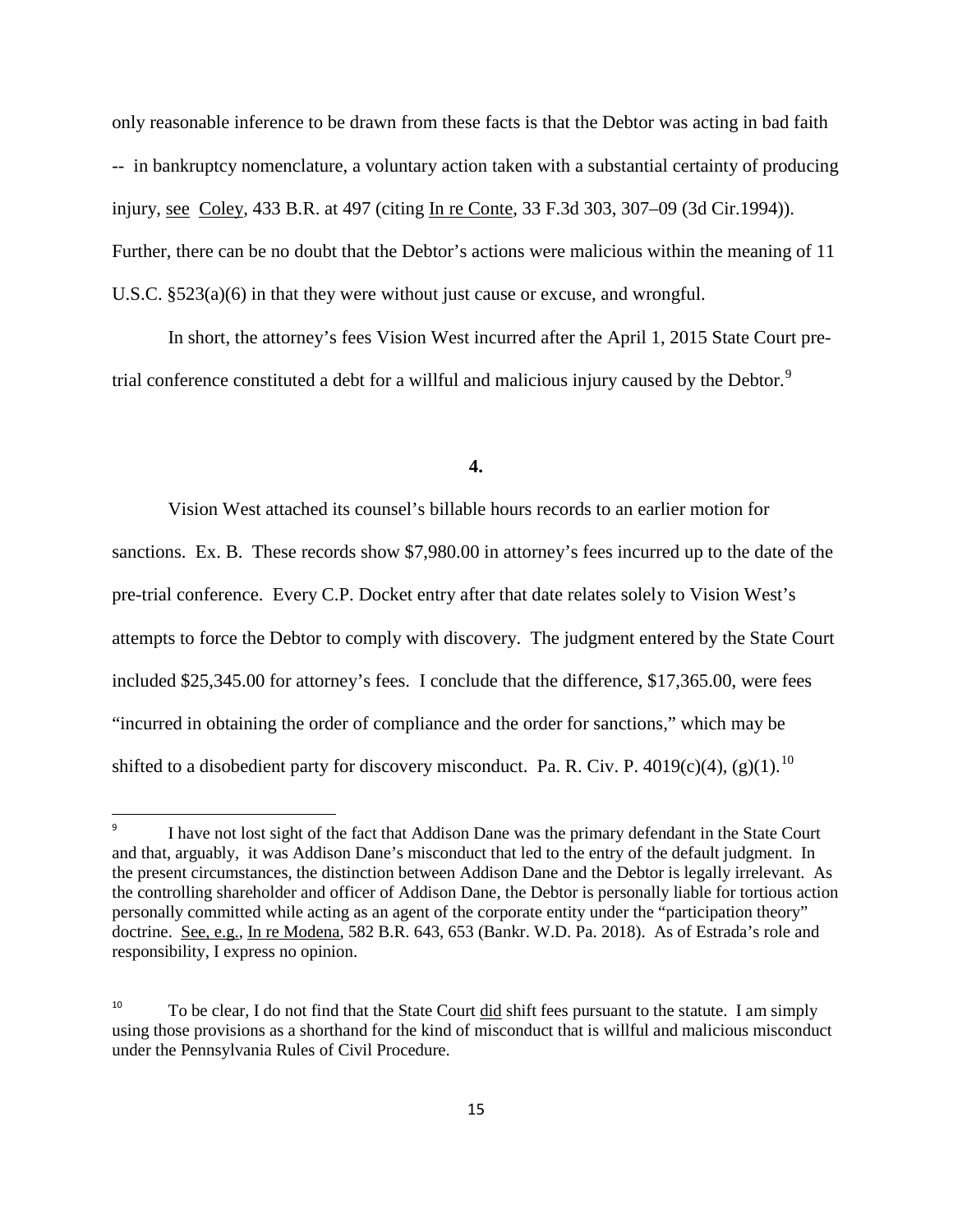Any other result would lead to perverse consequences. If I were to find that the fees were incurred because of the Debtor's discovery misconduct, but that they retained their character as contractually-shifted dischargeable debts, the fee-shifting clause would work against Vision West. The fee-shifting clause, intended by the parties to protect Vision West, would then have allowed the Debtor to discharge the attorney fee portion of his debt even though the fees were especially high because of the Debtor's sanctionable, willful, and malicious conduct. This result is compelled neither by precedent nor by logic.

The guiding principal of this analysis has been to determine the underlying character of the subject debt. The underlying substance of the attorney's fees incurred after April 1, 2015 was not necessary and ordinary costs of litigation, but a debt inflated by the Debtor's discovery misconduct.

# **VI. CONCLUSION**

In the end, it is simple enough to state the result of this adversary proceeding.

The Debtor committed sanctionable misconduct in State Court. Vision West obtained a default judgment on a claim for breach of a contract that included an attorney's fees-shifting provision and the judgment included a damages component for attorney's fees.

Vision West has not shown that the unpaid loan and attorney's fees included in the judgment incurred before April 1, 2015, were caused by willful and malicious conduct; rather, the unpaid loan and that component of the legal fees included in the judgment fees appear to be ordinary contractual obligations that are dischargeable. However, Vision West has met its burden and shown that the attorney's fees incurred after April 1, 2015 were incurred as a result

l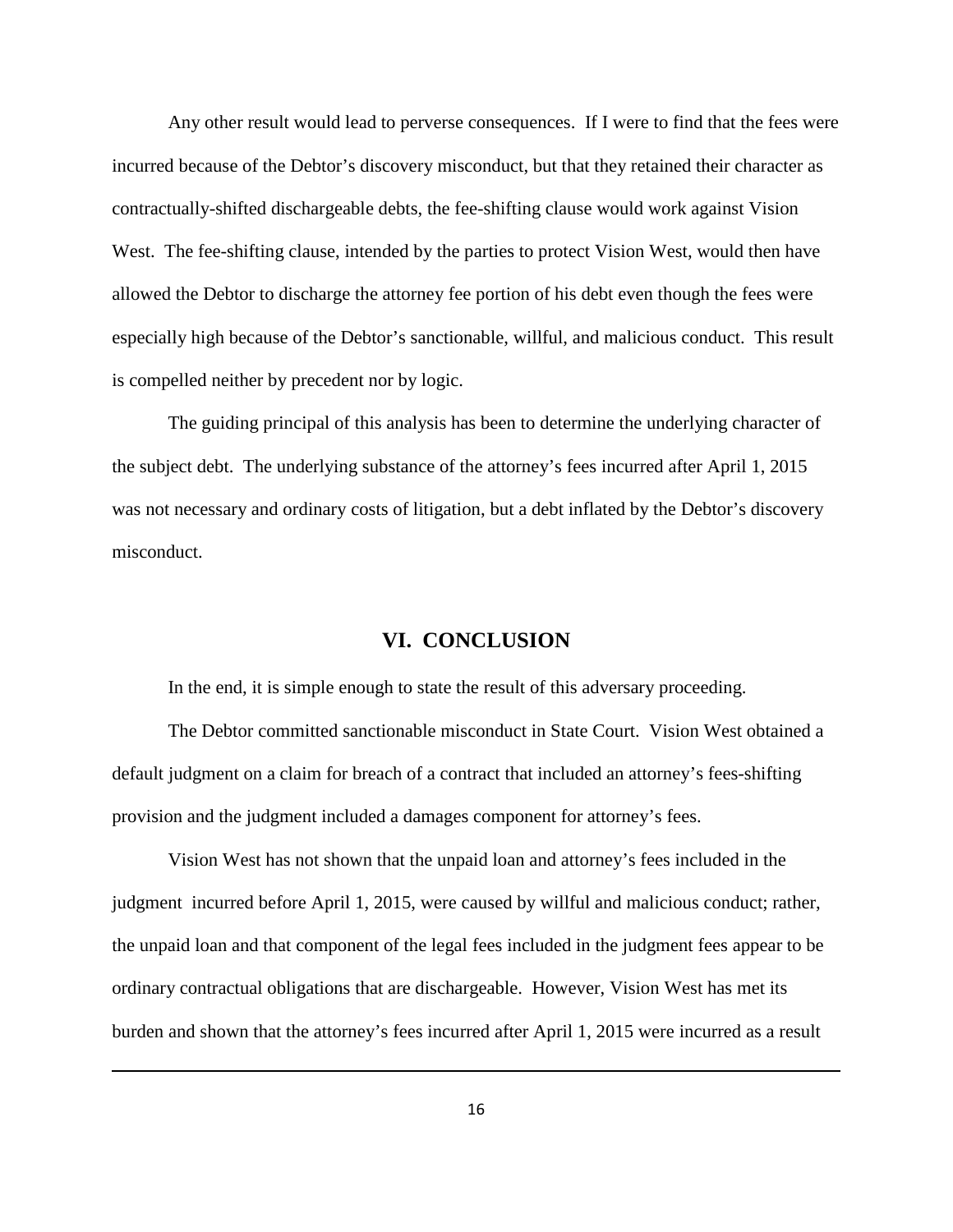of the Debtor's willful and malicious conduct. Therefore, the fees included in the judgment that were incurred after that date are nondischargeable.

As stated earlier, a court may grant judgment in favor of the non-moving party if the undisputed facts demonstrate that the party is entitled to judgment as a matter of law, see n.1, supra., and I have concluded that it is appropriate to do so here (in part).

For the reasons stated above, the Motion will be granted in part and denied in part. I will enter an order determining that \$17,365.00 is nondischargeable and that the balance of the debt is dischargeable.

**Date: September 11, 2018** 

**ERIC L. FRANK U.S. BANKRUPTCY JUDGE**